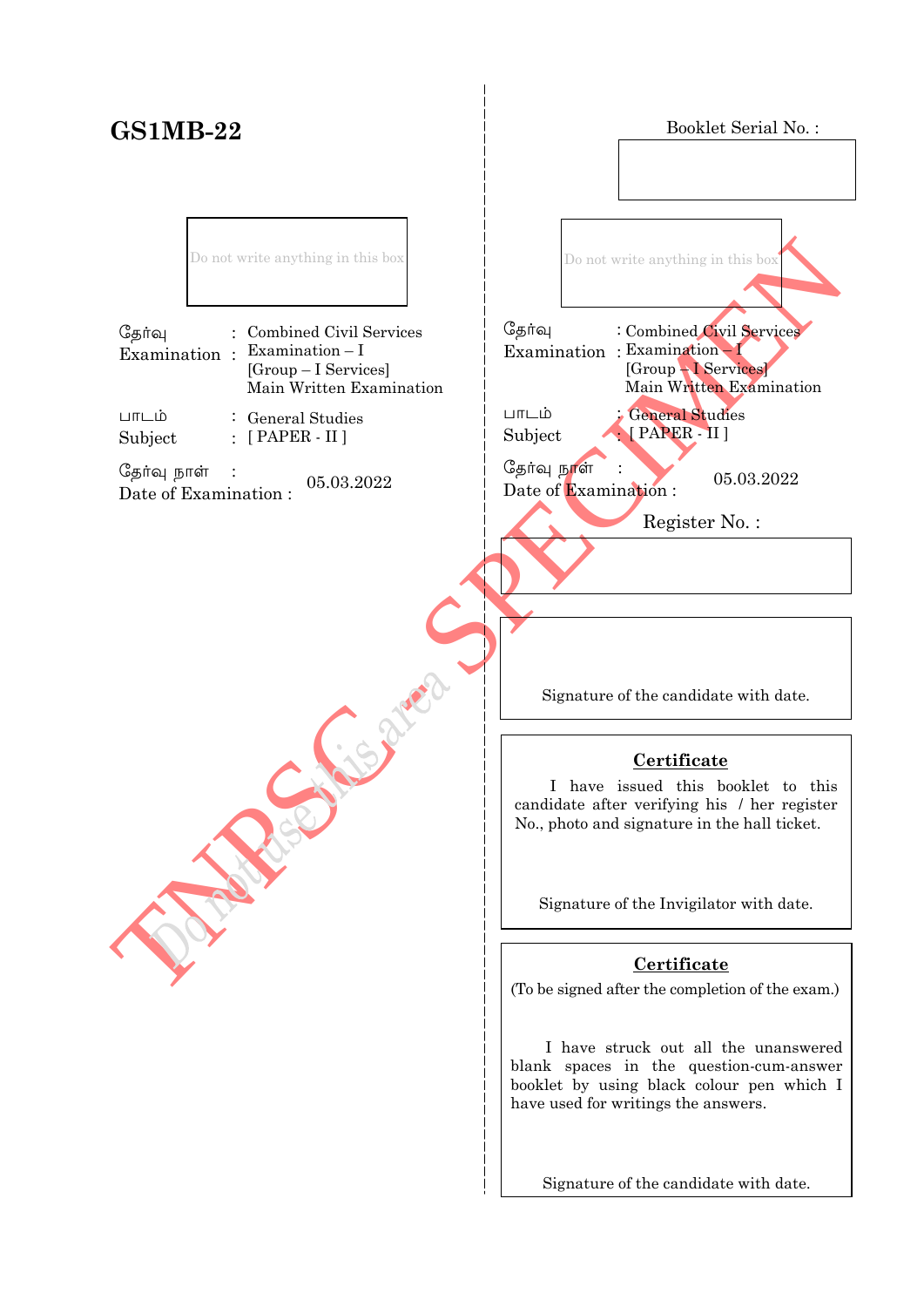# பொது அறிவு **GENERAL STUDIES** தாள் —  $\, \Pi \,$  $PAPER - II$

கால அளவு : மூன்று மணி நேரம்

Duration: 3 Hours

மொத்த மதிப்பெண்கள்: 250

Total Marks: 250

(இவ்வினா-விடைத்தாள் தொகுப்பு 64 பக்கங்களைக் கொண்டுள்ளது) (This question-cum answer booklet consists of 64 pages)

அறிவுரைகள்/Instructions

(கீழ்க்கண்ட அறிவுரைகளை விண்ணப்பதாரர்கள் தவறாமல் பின்பற்ற வேண்டும்) (Candidates shall comply with the following instructions)

 $1<sub>1</sub>$ விண்ணப்பகாரர்கள், இவ்வினா-விடைத்தாள் தொகுப்பு மொத்தம் 64 பக்கங்களைக் கொண்டுள்ளது என்பதை முதலில் உறுதி செய்த<mark>ு கொள்ள வேண்டும்.</mark> இத்தொகுப்பில் ஏதேனும் குறைபாடிருப்பின், உடனடியாக வேறு தொகுப்பை தேர்வுக் கண்காணிப்பாளரிடம் கோரிப் பெற்றுக் கொள்ள வேண்டும்.

Candidates shall first ensure that this question-cum-answer booklet contains 64 pages. In case of any defect found in this booklet, they can request for replacement from the invigilator immediately.

ஒவ்வொரு வினாவிற்கும் தனித்தனியாக விடை எழுதுவதற்கென இடம் ஒதுக்கப்பட்டுள்ளது.  $2^{\circ}$ .<br>விண்ணப்பதாரா்கள் ஒவ்வொரு வினாவிற்கும் விடையளிக்க ஒதுக்கப்பட்ட இடத்தில் மட்டுமே வேண்டும். விடையளிக்க விடையளிக்க ஒதுக்கப்பட்ட இடத்திற்கு வெளியே எகையும் எழுதக்கூடாது.

Space has been provided to write the answer for each question. Candidates have to answer the questions only in the space provided for that question. They should not write anything outside the space provided.

 $3<sub>1</sub>$ விண்ணப்பதாரர்கள் வினாத்தாளின் ஒவ்வொரு பிரிவிலும் அறிவுறுத்தப்பட்டுள்ள <mark>எண்ணிக்கையி</mark>லான வினாக்களுக்கு மட்டுமே விடையளிக்க வேண்டும். அதற்கு மிகையான எண்ணிக்கையிலான வினாக்களுக்கு விடையளித்தால், ஒவ்வொரு பிரிவின் முடிவிலும் மிகையான எண்ணிக்கையில் விடையளிக்கப்பட்டவை கணக்கில் எடுத்துக்கொள்ளப்பட மாட்டாது.

Candidates should answer the number of questions as instructed in the question paper in each section. If more than the required number of questions are answered, the additional questions answered in excess at the end of each section will not be taken into account.

இவ்வினா-விடைத் தொகுப்பில் வினாக்கள் தமிழ் மற்றும் ஆங்கில வடிவங்களில் உள்ளன.  $4.$ அனைத்து இனங்களிலும் ஆங்கில வடிவில் தரப்பட்டுள்ளவையே முடிவானவை.

In this question-cum-answer booklet, questions are in Tamil and English versions. In all matters, English version is final.

**GS1MB-22**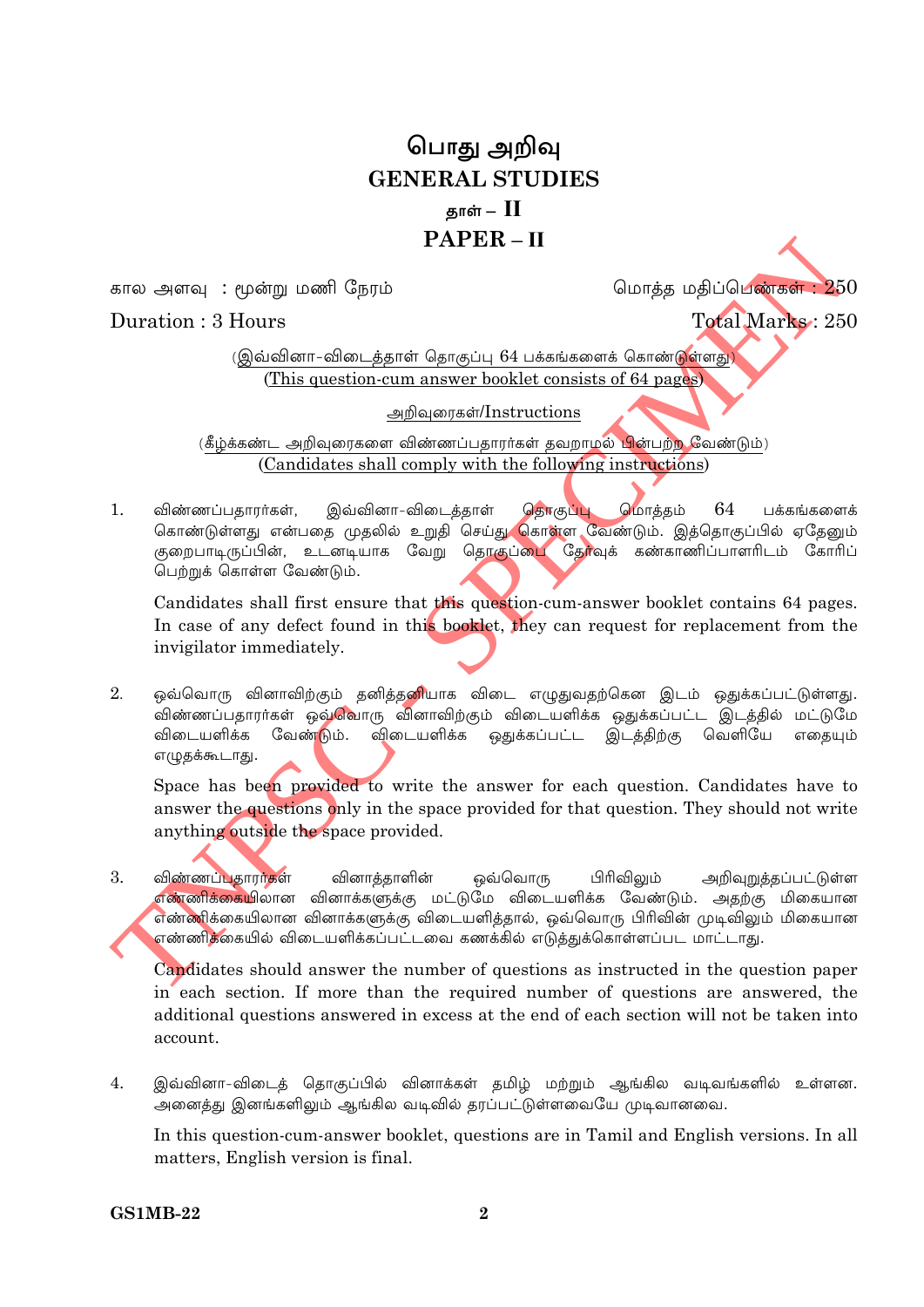$5<sub>1</sub>$ விண்ணப்பதாரர்கள் இந்த வினா-விடைத் தொகுப்பிலிருந்து எந்தத் தாளையும் கிழித்துவிடக் கூடாது.

Candidates should not tear off any leaves from this question-cum-answer booklet.

6. இத்தேர்வை பொறுத்தவரை, அழகாக எழுதுவதற்காகவும், எழுத்துப்பிழையின்றி எழுதுவதற்காகவும் தனியாக மதிப்பெண்கள் ஒதுக்கப்படவில்லை.

There is no reservation of marks for neatness of writing and correctness of spelling in respect of this examination.

7. விண்ணப்பதாரா்கள் கடிதம் வரைதல் போன்ற வினாக்களுக்கு விடையளிக்கும் **பொ**ழுது தங்களது பெயரையோ, பதிவெண்ணையோ எழுதக்கூடாது. தங்களது பெயரில் கையொப்பமிடவும் பதிலளிக்கும்பொழுது அனுமகியில்லை. அவ்வாறான வினாக்களுக்கு வினாக்களில் குறிப்பிடப்பட்டுள்ள பெயர் மற்றும் முகவரியையே பயன்படுத்தவேண்டும்.

வினாக்களில் பெயர், முகவரி ஆகியவை குறிப்<mark>பிடப்படவில்லையெனில், 'அனுப்புநர்'</mark>, 'பெறுநா' முகவரிகளில் அ ஆ இ அல்லது எக்ஸ் ஒ**ழ் இசட்** அல்லது எக்ஸ் எக்ஸ் எக்ஸ் போன்ற பொதுப் பெயர்களை மட்டுமே எழுதவேண்டும்.

Candidates should not write their name, register number while answering letter writing type questions. Affixing signature in their name is also not permitted. To answer such questions, the name & address given in the questions alone should be used.

If no name is given in the questions, they should write the general names like ABC or XYZ or XXX in 'From' and 'To' addresses.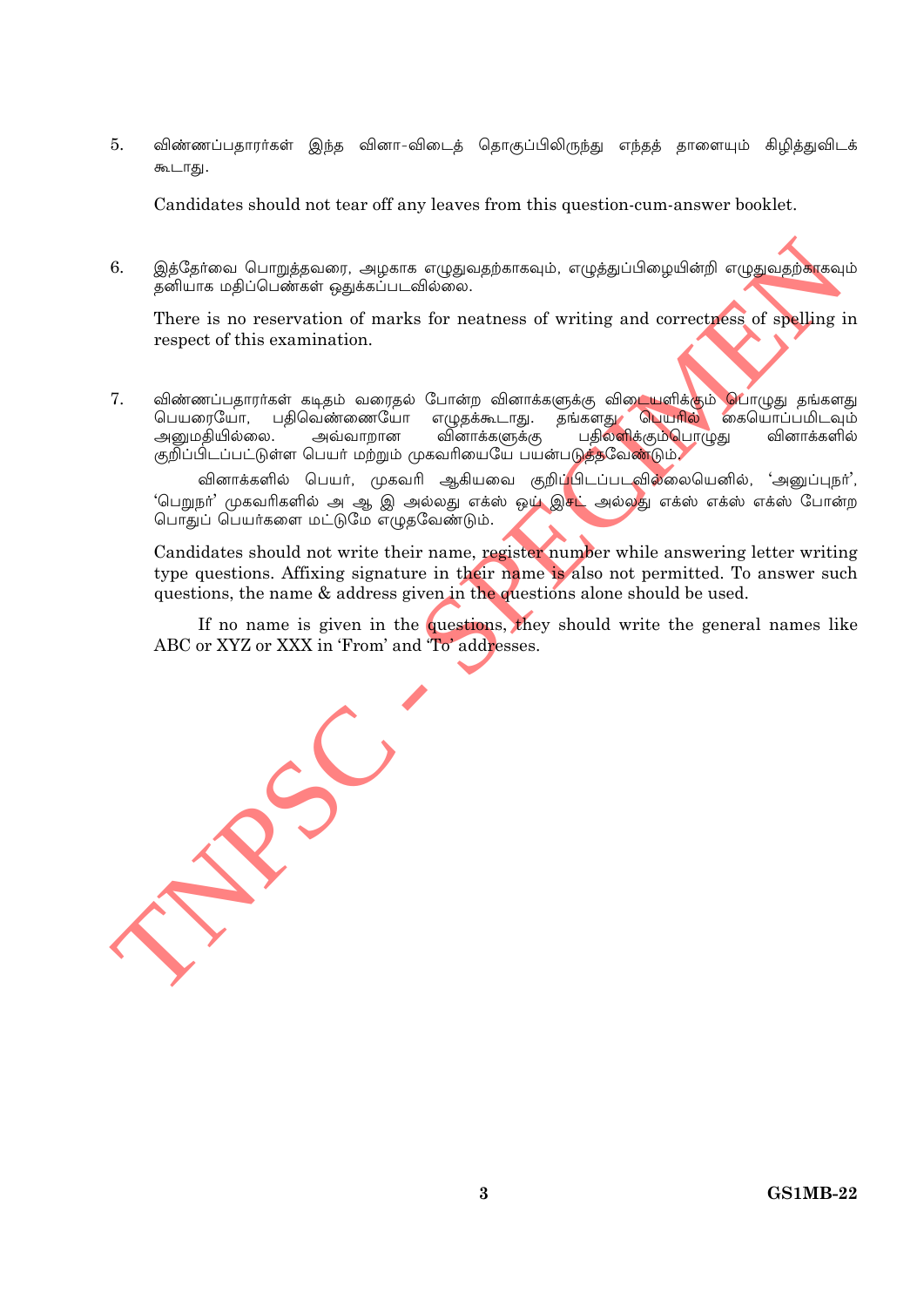அலகு —  $\mathrm{I}% _{1}\left( \Gamma\right)$  $UNIT-I$ 

#### பிரிவு — அ

#### $SECTION - A$

- குறிப்பு :  $i)$ ஒவ்வொரு வினாவிற்கும் 150 சொற்களுக்கு மிகாமல் விடையளிக்கவும். Note: Answer not exceeding 150 words each.
	- $\overline{11}$ ஒவ்வொரு வினாவிற்கும் பத்து மதிப்பெண்கள். Each question carries ten marks.
	- $\overline{111}$ கொடுக்கப்பட்டுள்ள **ஐந்து** வினாக்களில் எவையேனும் நான்கு வினாக்களுக்கு மட்டும் விடையளிக்கவும். Answer any **four** questions out of **five questions**.

 $(4 \times 10 = 40)$ 

 $1.$ இந்திய அரசியல் சாசனத்தை உருவாக்குவதில் அரசியல் நிர்ணய சபையின் பங்கினை விளக்குக.

Explain the role of the Constituent Assembly in the making of the Indian Constitution.

 $\overline{2}$ . ஆளுநர் தனது சிறப்பு பொறுப்பில் ஆற்ற வேண்டிய பணிகள் குறித்து விவாதிக்கவும்.

Discuss the functions which are to be exercised by the Governor on his special responsibility.

 $\overline{3}$ . கூட்டுப் பொறுப்பு என்றால் என்ன? ஏன் இது பாராளுமன்ற மக்களாட்சியில் ஒருங்கிணைக்கப்-பட்ட கூறாகக் கருதப்படுகிறது?

What is collective responsibility? Why is it considered to be an integral element of Parliamentary democracy?

மாநிலங்களுக்கிடையிலான கவுன்ஸில் 1990-ல் நிறுவப்பட்டது. அச்சபையின் நோக்கம் மற்றும் 4. செயல்பாடுகளை வெளிக்கொணர்க.

The Inter-State Council was established in 1990. Spell out the vision and mission of the Council

 $\overline{5}$ . கல்வான் மோதல் சீன-இந்திய உறவுகளின் எதிர்காலத்தைப் பற்றி குறிப்பது யாது? What does the Galwan clash signify for the future of Sino-Indian relations?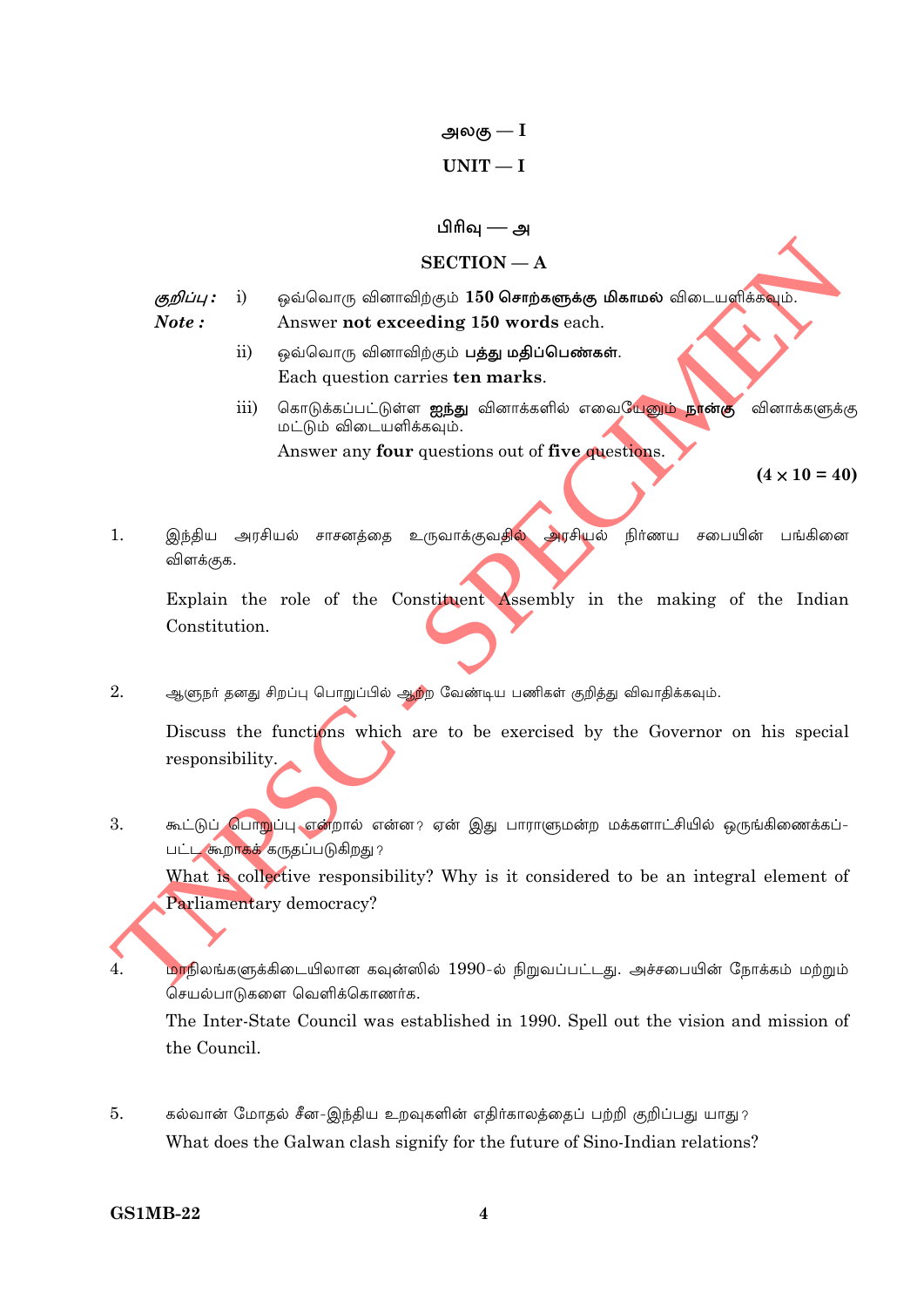#### பிரிவு — ஆ

#### $SECTION - B$

ஒவ்வொரு வினாவிற்கும் 250 சொற்களுக்கு மிகாமல் விடையளிக்கவும். குறிப்பு :  $i)$ 

Answer not exceeding 250 words each.

Note:

 $\mathbf{q}^{\prime}$ 

- $\overline{11}$ ஒவ்வொரு வினாவிற்கும் **பதினைந்து மதிப்பெண்கள்**. Each question carries *fifteen* marks.
- கொடுக்கப்பட்டுள்ள **ஐந்து** வினாக்களில் எவையேனும் **நான்கு வி**ன<mark>ா</mark>க்களுக்கு  $\overline{111}$ மட்டும் விடையளிக்கவும்.

Answer any four questions out of five questions.

 $(4 \times 15 = 60)$ 

இந்திய அரசியலமைப்பின் முகப்புரை இந்தியாவை ஒரு இறையாண்மை மிக்க சமதர்மமுடைய 6. சகோதரத்துவத்தை பாதுகாப்பதில் மதச்சார்பின்மை, இந்திய மக்களாட்சியின் சாதனைகளில் ஒன்றாகும் – நியாயப்படுத்துக.

The Preamble of Indian Constitution declares India as a Sovereign Socialist Secular Democratic Republic. Secularism is one of the achievements of Indian democracy which protects the unity and fraternity of the people of India.  $-$  Justify.

 $7.$ 90-களின் மத்தியிலிருந்து குடியரசு தலைவர் ஆட்சி (சட்டப்பிரிவு 356) நிகழ்வுகள் ஏன் குறைந்துள்ளது ?

Why has the incidence of President's rule (Art. 356) dropped since the mid 90s?

 $8<sub>1</sub>$ 31 அக்டோபர் 2019 அன்று, இரண்டு புதிய யூனியன் பிரதேசங்கள் எவ்வாறு நிறுவப்பட்டன என்புதையும்/ மற்றும் எந்த வகையில் ஒன்று மற்றொன்றிலிருந்து வேறுபட்டவை என்பதை பற்றியும் விவாகிக்கவும்?

Discuss how the two new union territories were established on 31 October 2019 and in which way one is different from the other?

இந்தியாவில், தேசிய மற்றும் பிராந்திய கட்சிகளுக்கு இடையேயான அரசியல் கூட்டணியின் முக்கியத்துவத்தை மதிப்பிடுக.

Evaluate the significance of political alliances amongst National and Regional parties of India

தேர்தல் ஆணையம் என்பது தன்னிச்சையாக திறம்பட செயல்பட்டுக் கொண்டிருக்கிற ஒரு 10. அமைப்பு. சுதந்திரமான மற்றும் நேர்மையான தேர்தலை நடத்தும் அதன் பொறுப்பு பற்றி விவாதி.

The Election Commission has performed effectively as an independent body. Discuss with reference to its responsibility of conducting free and fair elections.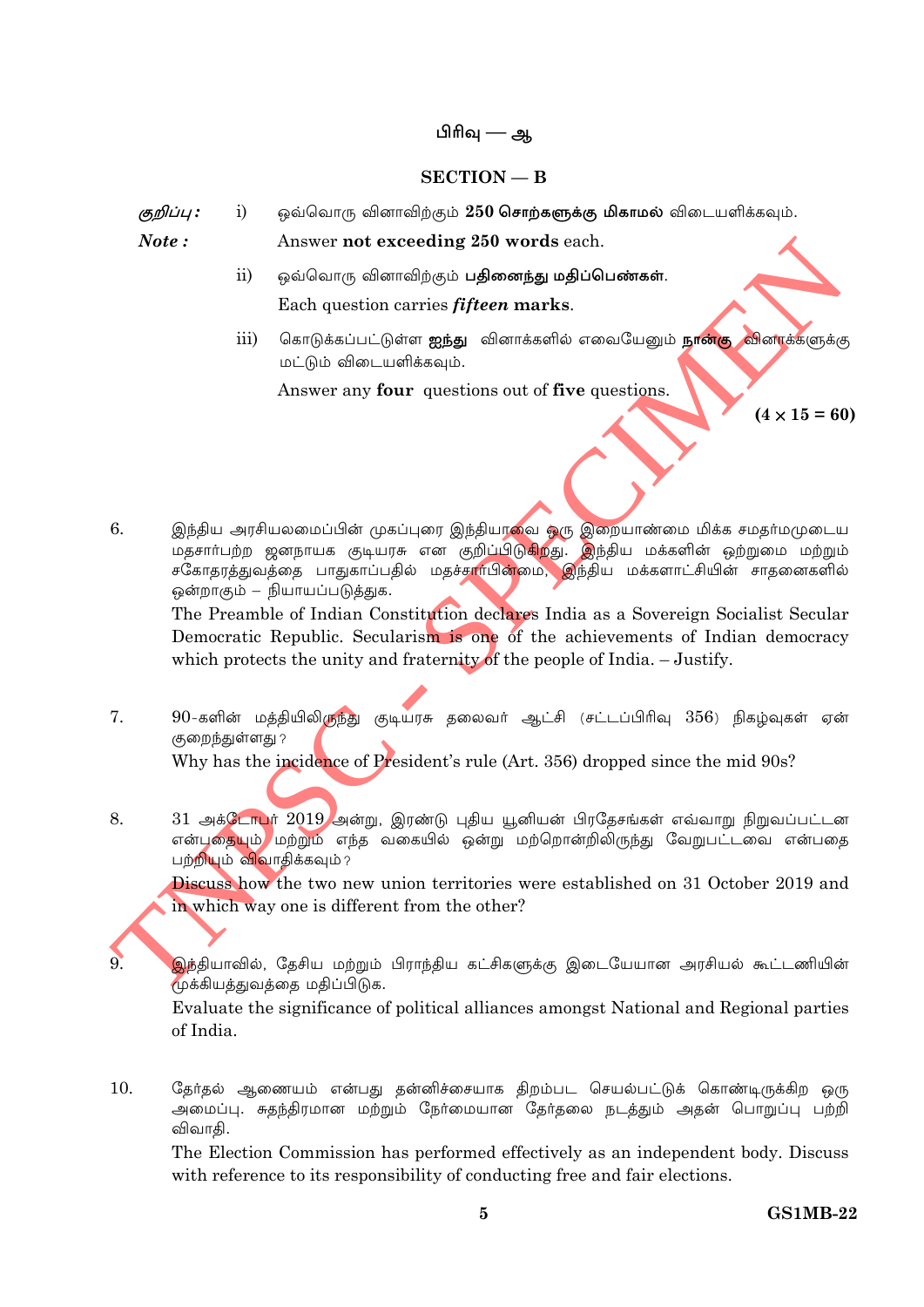அலகு $-\text{II}$  $UNIT - II$ பிரிவு — அ  $SECTION - A$ 

ஒவ்வொரு வினாவிற்கும் 150 சொ**ற்களுக்கு மிகாமல்** விடையளிக்கவும். குறிப்பு :  $\mathbf{i}$  $Note:$ Answer not exceeding 150 words each.

- $\mathbf{ii}$ ஒவ்வொரு வினாவிற்கும் பத்து மதிப்பெண்கள். Each question carries ten marks.
- கொடுக்கப்பட்டுள்ள **நான்கு** வினாக்களில் எவையேனும் **மூன்று** வினாக்களுக்கு  $\overline{111}$ மட்டும் விடையளிக்கவும்.

Answer any three questions out of four questions.

 $(3 \times 10 = 30)$ 

- $11.$ பெருங்கடல் ஆராய்ச்சி மற்றும் மேம்பாட்டில் இந்திய தேசிய பெருங்கடல் தகவல் சேவைக்கான மையத்தின் (INCOIS) பங்கை<mark>ப்</mark> பற்றி சிறு குறிப்பு வரைக. Write a brief note on the role of Indian National Centre for Ocean Information Services (INCOIS) in Ocean Research and Development.
- 12. பள்ளிக் குழந்தைகள் மற்றும் அவர்களின் கல்வி இடையே செல்லிடைப்பேசி (மொபைல்) தகவல் தொடர்பின் நன்மை தீமைகளைப் பட்டியலிடுக.

List out pros and cons of mobile communication among school children and their education.

13 வரையறுக்கும் நொதிகள் என்றால் என்ன? ஏதேனும் ஐந்து வரையறுக்கும் நொதிகளும் ,<br>அவற்றின் மூலாதாரம் மற்றும் பிரித்தறியும் தளங்களை பட்டியலிடுக.

What are restriction Enzymes? Enlist any five restriction enzymes with their source and recognition site?

14. மனிதர்களில் ஏற்படும் "வாழ்க்கை முறை சீர்குலைவுகளை" பற்றி விவாதிக்க. Discuss about the "Life style disorders" in human beings.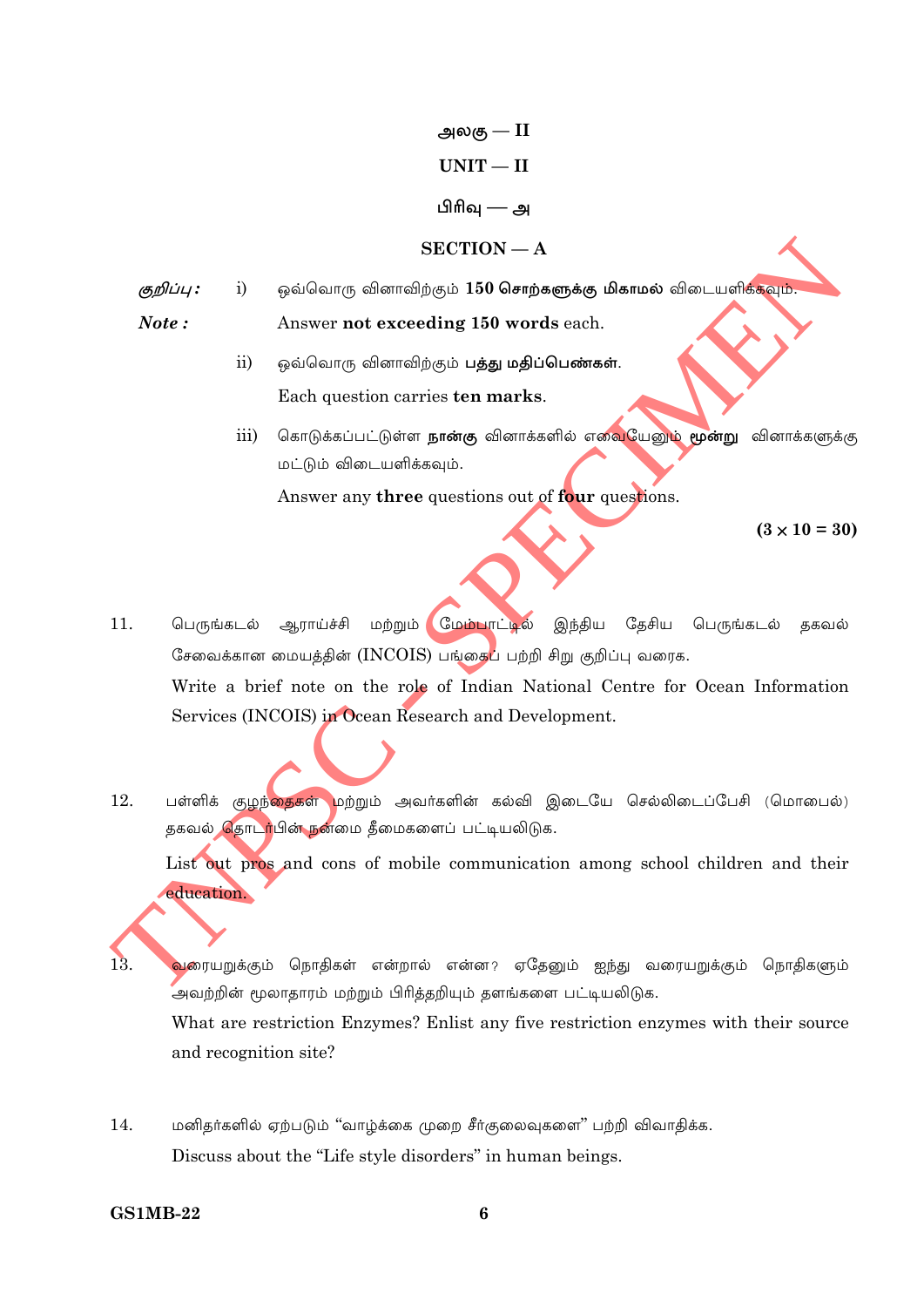#### பிரிவு — ஆ

#### $SECTION - B$

ஒவ்வொரு வினாவிற்கும் 250 சொற்களுக்கு மிகாமல் விடையளிக்கவும். குறிப்பு :  $\ddot{i}$ 

Note: Answer not exceeding 250 words each.

- ஒவ்வொரு வினாவிற்கும் **பதினைந்து மதிப்பெண்கள்**.  $\mathbf{ii}$ Each question carries *fifteen* marks.
- கொடுக்கப்பட்டுள்ள வினாக்களில் iii) நான்கு எவையேனும் மூன்று வினாக்களுக்கு மட்டும் விடையளிக்கவும். Answer any three questions out of four questions

 $(3 \times 15 = 45)$ 

- ககன்யான் என்பது இந்திய விண்வெளி ஆராய்ச்சியில் மிக முக்கியமான மைல்கல்லாக  $15.$ கருதப்படுகின்றது. அது ஏன் மிக மு<mark>க்</mark>கியமானதாக கருதப்படுகின்றது? Gaganyan is widely regarded as a significant milestone in India's Space Research Programme. How is it significant?
- 16. ICAR மற்றும் IARI என்றால் என்ன? வினைத்திறமிக்க வேளாண் கோட்பாட்டினை விவாதிக்க.  $ODOP - \Box p$ றி ஒரு சிறு குறிப்பு எழுதுக. What is ICAR and IARI? Discuss the concept of smart Agriculture. Also add a note on ODOP.
	- இந்தியாவின் ஆற்றல் பாதுகாப்புக்கு பங்களிக்கும் வகையில் சூரிய மற்றும் காற்று ஆற்றலை ஒரு முக்கிய ஆற்றல் ஆதாரமாக்கும் காரணிகளை விளக்குக.

Explain the factors that are critical to make Solar and Wind energy a mainstream power source and thus contribute to the India's energy security.

18. பெரும் தரவு பகுப்பாராய்ச்சி முறை என்றால் என்ன? அதன் செயல்பாடுகள் மற்றும் பயன்பாடுகளை விளக்குக.

What is Big data analytics? Explain its functions and applications.

 $17$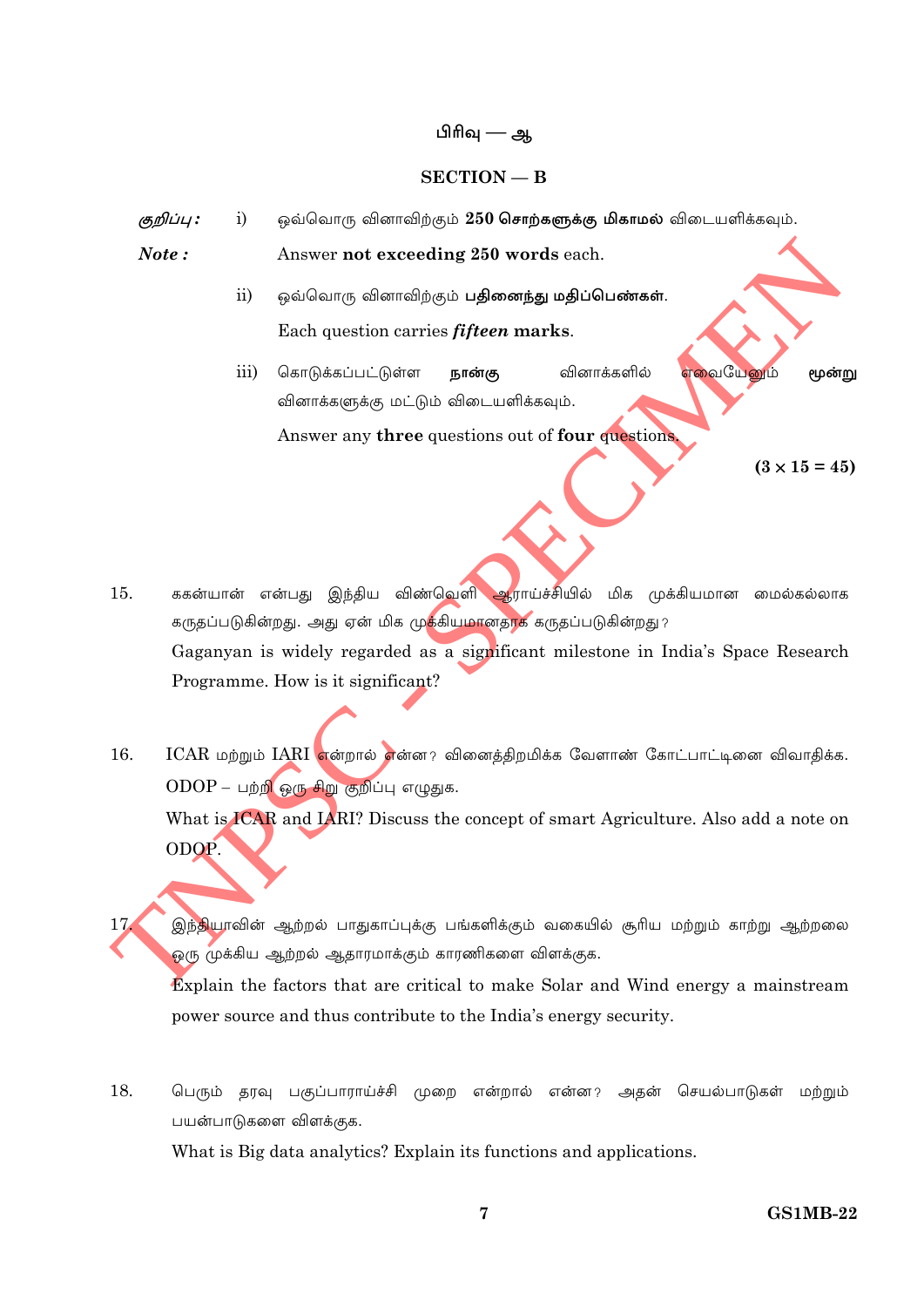# அலகு — $III$

#### $UNIT - III$

விண்ணப்பதாரர்கள் இந்த அலகில் உள்ள வினாக்களுக்கு ஆங்கிலத்திலோ அல்லது தமிழிலோ விடையளிக்கலாம்.

Candidates may answer the questions in this unit either in Tamil OR in English.

பிரிவு — அ

### $SECTION - A$

ஒவ்வொரு வினாவிற்கும் 150 சொற்களுக்கு மிகாமல் விடையளிக்கவும். குறிப்பு :  $i)$ 

Note: Answer not exceeding 150 words each.

- ஒவ்வொரு வினாவிற்கும் **பத்து மதிப்பெ<mark>ண்கள்</mark>.**  $\overline{11}$ Each question carries ten marks.
- கொடுக்கப்பட்டுள்ள **நான்கு வினாக்க**ளில் எவையேனும் **மூன்று** வினாக்களுக்கு iii) மட்டும் விடையளிக்கவும்

Answer any three questions out of four questions.

 $(3 \times 10 = 30)$ 

பல்லவர் ஆட்சியில் ஆத்ரிக்கப்பட்ட குடைவரைச் சிற்பங்கள் பற்றி விளக்குக. 19. Write an essay on the cave sculptures patronised by the Pallava dynasty.

பண்டைத் தமிழ்ச்சமூகத்தின் புவியியல் பிரிவுகள் மற்றும் சமூகப் பண்பாட்டின் சிறப்பியல்புகள் 20. பற்றி ஆய்க.

Examine the geo-physiographical divisions of ancient Tamil society and their Socio-cultural features.

21. இந்திய தேசிய அளவில் பண்டைய தமிழரின் வரலாற்றினை அறிய என்னென்ன இலக்கிய, கல்வெட்டு ஆதாரங்கள் உள்ளன?

What are the epigraphical and literary evidences that bear upon the pan Indian nature of the ancient Tamils?

22. தமிழ் இணைய கல்விக்கழகம் பற்றி எழுதுக. Write a note on Tamil Virtual Academy.

**GS1MB-22**